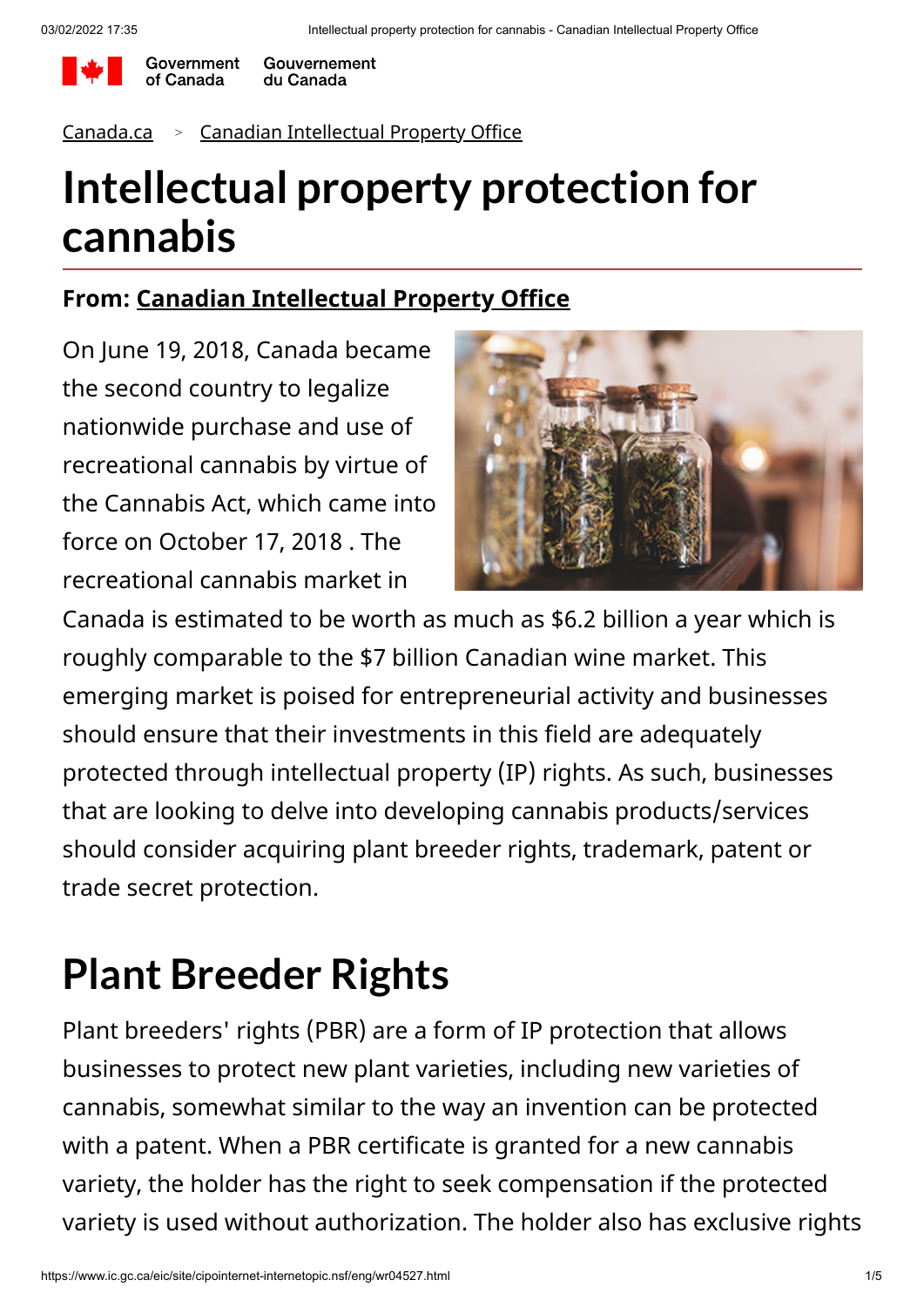over the sale, production, reproduction, import, export, stocking, and conditioning of the propagating material (e.g. seeds or cuttings) of their variety. Protection for a species of a cannabis plant, such as **cannabis sativa**, is typically 20 years.

### **Trademarks**



Goods and services related to recreational cannabis use, such as "cannabis", "dried cannabis", "live cannabis plants" or "medicinal marijuana for the relief of nerve pain" can be

registered as trademarks. Such registrations would entitle the owner to the exclusive use of the mark in connection with the registered category of goods or services and the owner can enforce their rights to prevent competitors from using a confusingly similar mark.

Non-traditional marks, such as holograms, scents, tastes and textures, will be allowed to be registered in association with cannabis goods and services in late 2019. This presents a timely opportunity for those involved in the cannabis industry, since scent and taste are often the primary distinguishing features of cannabis products. Businesses entering the cannabis industry may want to position their products in the marketplace to seize this opportunity to establish a unique brand.

When considering a logo or a brand name for your cannabis product, one may wish to review the Health Canada regulations related to advertisement of cannabis related products. For example, the regulations will limit the frequency of the mark on the packaging, the size of the logo text, the colour scheme of the brand, and the potential influence of the mark to minors.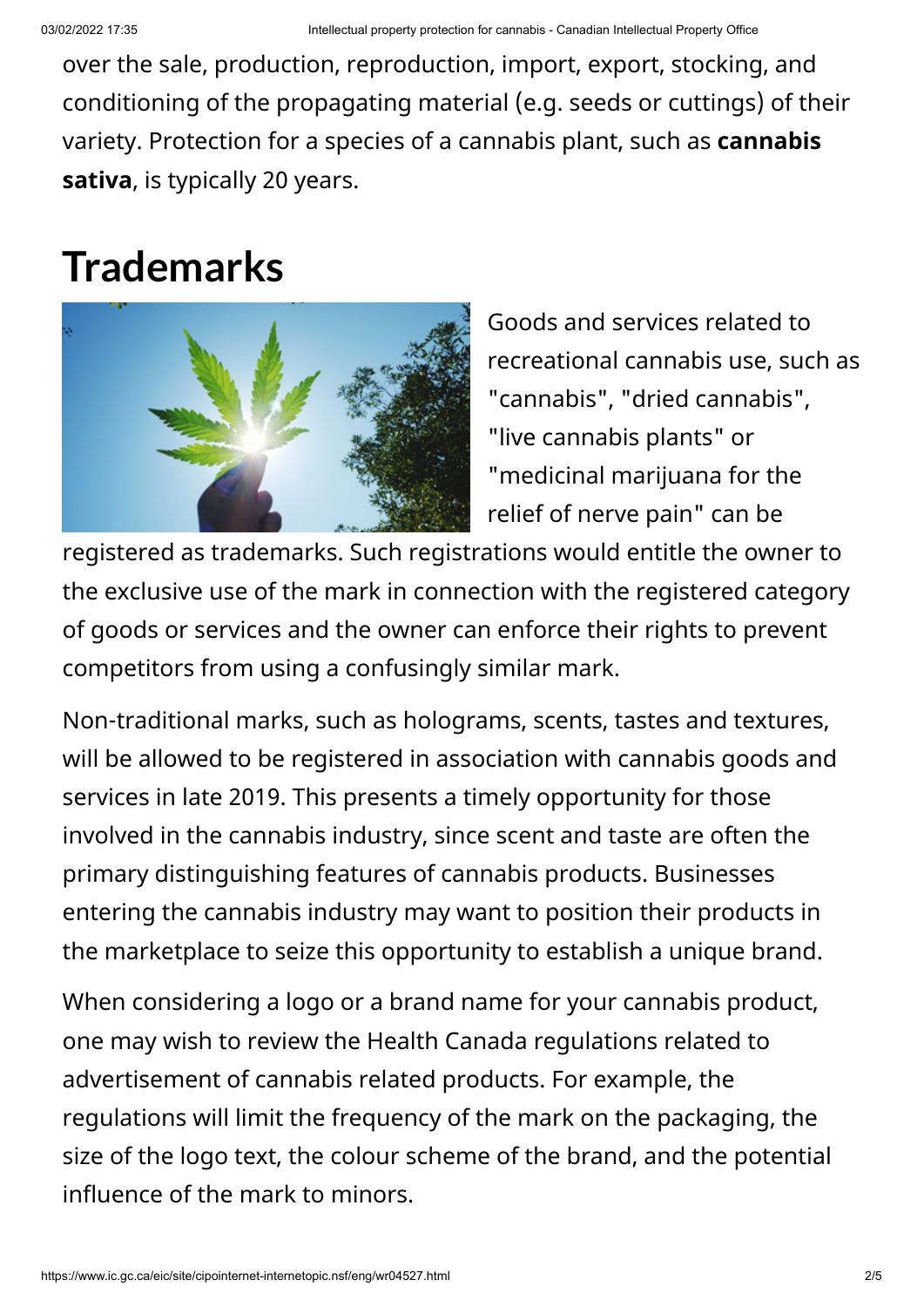### **Patents**

Since "higher life forms" are unpatentable in Canada, patent protection cannot be obtained for cannabis plants **per se**. However, other aspects of a cannabis plant, such as genetically modified plant cells and cell lines, isolated and genetically modified genes



involved in the production of cannabis active agents, and extracts obtained from cannabis plant tissue, are eligible for patent protection. Pharmaceutical compositions comprising novel combinations of cannabis active agents (ie. cannabinoids) and the therapeutic/medicinal use of cannabis and cannabis-derived components are also considered patentable subject matter.

Additionally, new products and machines related to cannabis, such as vaporisers, arm patches, and controlled dose dispensers, as well as processes and methods related to the production of genetically modified cannabis plants, cannabinoid extraction, and the production of cannabis edibles and dry-leaf concentrates, could be patent protected.

# **Trade-secret**

Trade secrets can be described as any valuable business information that derives its value from being kept secret. In Canada, there is no formal process for protecting a trade secret, but rather a business must take all possible measures to ensure that the business information remains a secret. Recipes for making cannabis edibles and commercially desirable methods of creating cannabis edibles and cultivating new cannabis strains, are well positioned to be protected as trade secrets. For example,